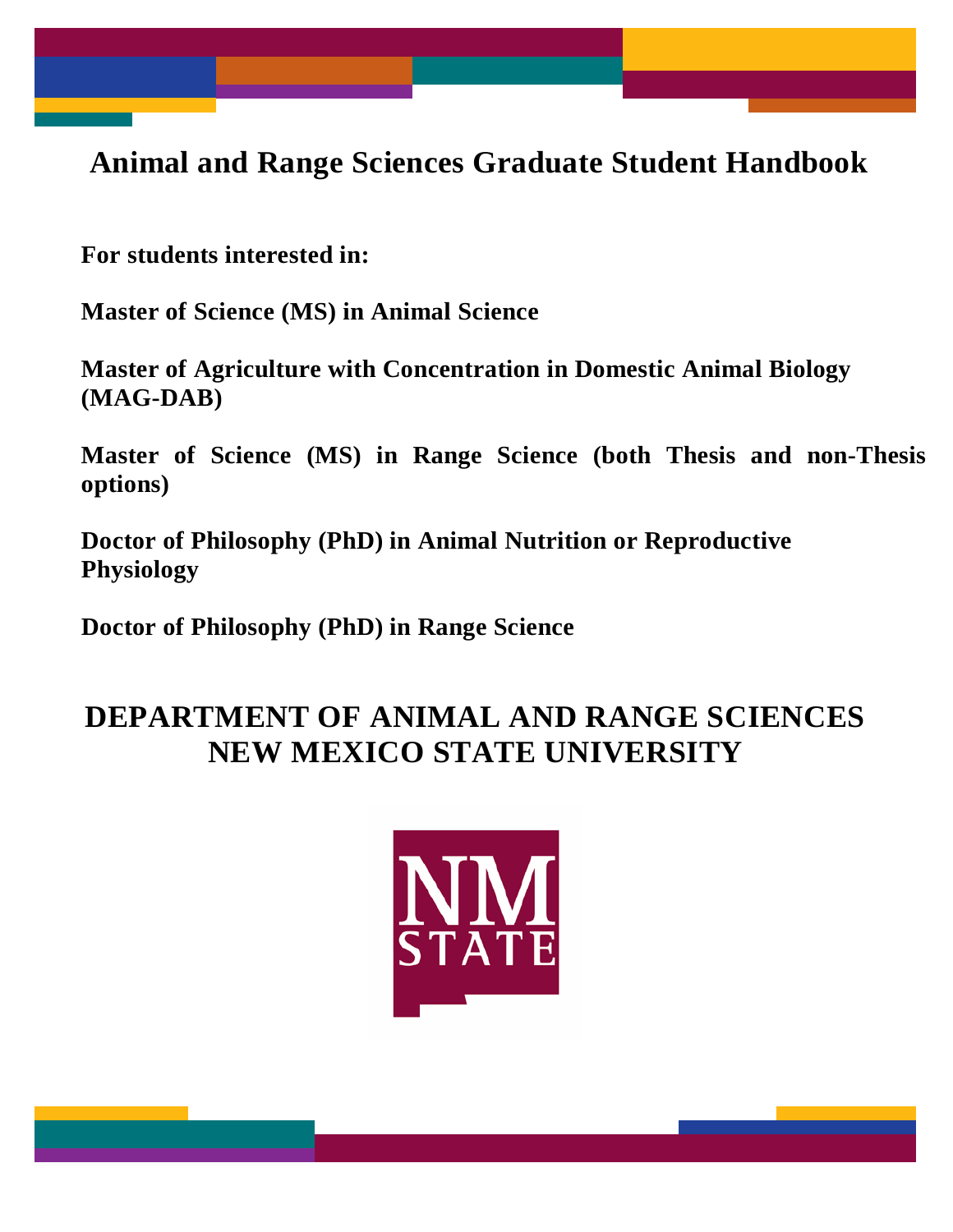# **2013 – 2014 (Revised September, 2013)**

## **Guidelines for Graduate Students**

Masters and Doctoral Degrees are offered in several areas of Animal and Range Sciences at New Mexico State University. The responsibility of providing graduate training is taken very seriously at this institution and the faculty and staff expect graduate students to be equally serious in their goal of obtaining an advanced degree. Undergraduate programs are usually "classroom" oriented whereas graduate work is generally characterized by more individual effort in the form of independent reading, seminar preparations, and research activities. The decision to pursue an advanced degree should not be made without a great deal of consideration. Once the decision is made both students and faculty should strive to make the graduate program a valuable experience. Graduate students are an integral part of this Department and their research and teaching contributions are far too numerous to count. The attitude of both faculty and students, therefore, must be one of mutual effort since we are all here to learn and contribute to the advancement of science. Subsequent sections are intended to serve as a guide for policies related to graduate students/assistants in the Department of Animal and Range Sciences. If students have questions or items not covered in this handbook, they should be should be referred to the Department Head, the Department Graduate Committee Chair, or the student's Graduate Advisor.

#### **Graduate Assistantships**

## General

A limited number of assistantships are available on a competitive basis to qualified individuals. These assistantships are designed to offer students valuable teaching and research experience while, at the same time, the Department benefits greatly from the contributions of these assistants. To be eligible for consideration for an assistantship, applicants must be admitted as a "regular" student by the Graduate College and have maintained a 3.0 grade point average  $(A = 4.0)$  in the last half of all undergraduate or all graduate work. Letters of recommendation from at least three individuals familiar with the student's qualifications will also be requested. Receipt of an assistantship requires that the student then maintain a 3.0 grade point average in all subsequent graduate work. Graduate assistants are considered residents of New Mexico for tuition purposes during their first 12 months, after which the individual must establish New Mexico residency or pay out-of-state tuition. The university limits the time that a Masters student can be supported to 2 years of funding from the New Mexico State General Fund. Departments can appeal for a fifth semester of support. For those students entering doctoral programs with a master's degree in their field of study, a limit of 4 years of support should come from New Mexico State General Fund. Departments can appeal for a fifth year of support.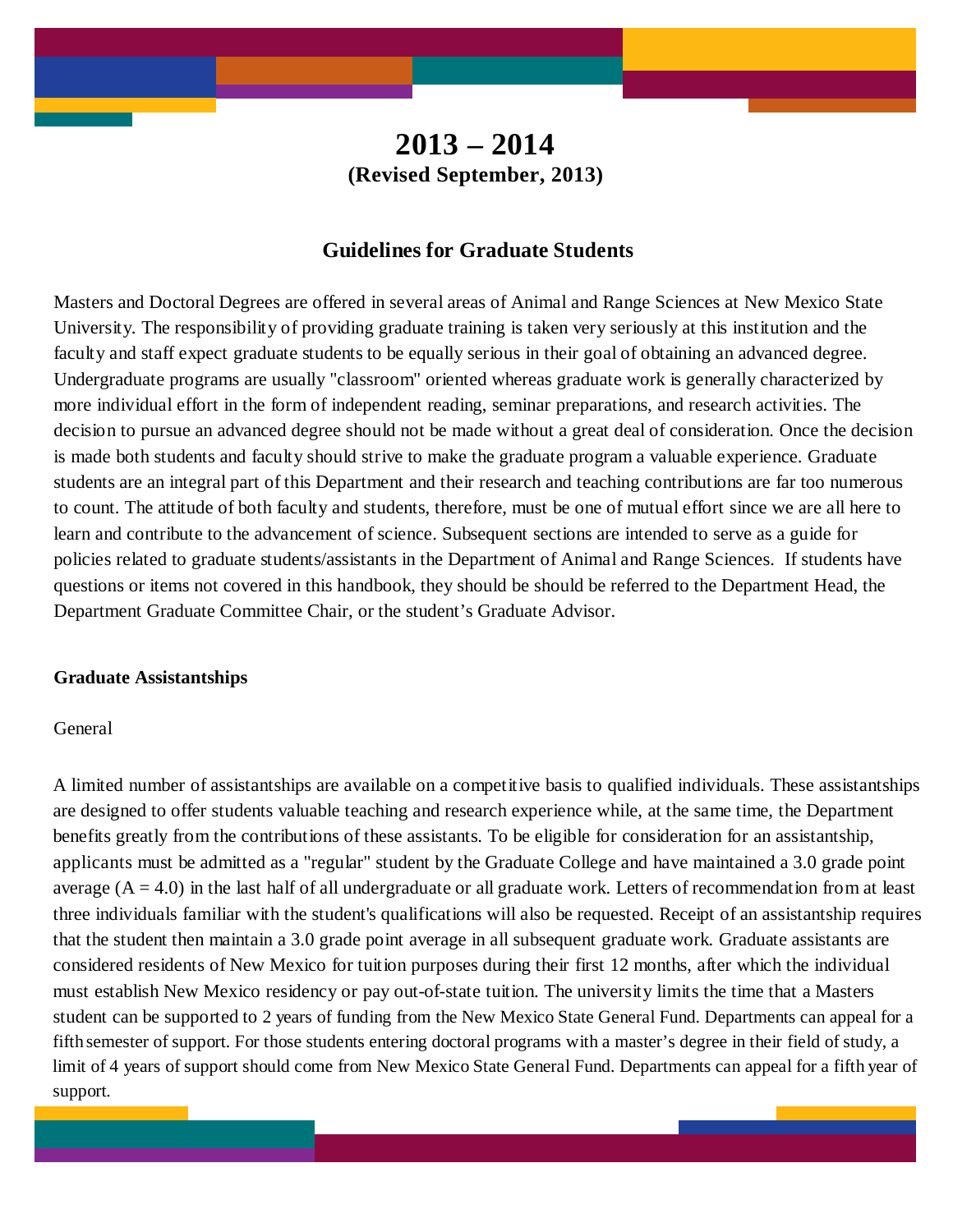Duties of Graduate Assistants

Most graduate assistants are contracted under what is termed a half-time assistantship, which means that the student is obligated to contribute 20 hours each week toward Departmental activities. These duties are usually divided between teaching and research responsibilities. Teaching assistants will be assigned at least one course with which to assist each semester. The student will then be responsible to the faculty member in charge of that course for the teaching portion of his/her duties. Other duties in support of the Department teaching/service function may also be assigned such as conducting facility tours, review sessions, etc. The research segment of the assistantship duties will be under the direction of the student's Graduate Advisor and will generally involve helping the faculty member with his/her research projects. Research activities directed toward the student's thesis/dissertation material are performed in addition to those required for the assistantship.

Graduate assistants are considered as part-time employees of the University and, as such, they are entitled to 11 days (22 half-days) of annual leave each year, as well as workmen's compensation should an on-the-job injury occur. They are also eligible to participate in the Graduate Assistant Health Insurance Benefit Program. From a teaching/research standpoint, graduate assistants are an integral part of the Department and they are considered by the administration, undergraduates, alumni, and other individuals to be representatives of the Department of Animal and Range Sciences. The professionalism with which their duties are performed, as well as their general conduct, should, therefore, leave a favorable impression with university clientele.

Termination of Graduate Assistantship/Graduate Program

As described in previous sections, graduate assistants are employees of the Department and the University and are compensated for work performed in either teaching and/or research functions. If a student fails to perform duties of the position, the student will receive written notification from his/her Graduate Advisor and/or Department Head stating specifically how the student is failing to discharge duties of the position. If the student continues to perform in an unacceptable manner, the assistantship may be removed with no further compensation to the student. Cancellation of an assistantship is done by the Department Head in consultation with the Graduate Advisor.

In addition to termination of an assistantship, the graduate program may also be terminated if the student fails to maintain acceptable academic performance as described in the Graduate School Catalog. Other activities that may result in termination of a graduate program include failure to follow the student Code of Conduct, failure to meet expectations of the Graduate Advisor, failure to perform adequately on any of the exams required for the specific graduate degree.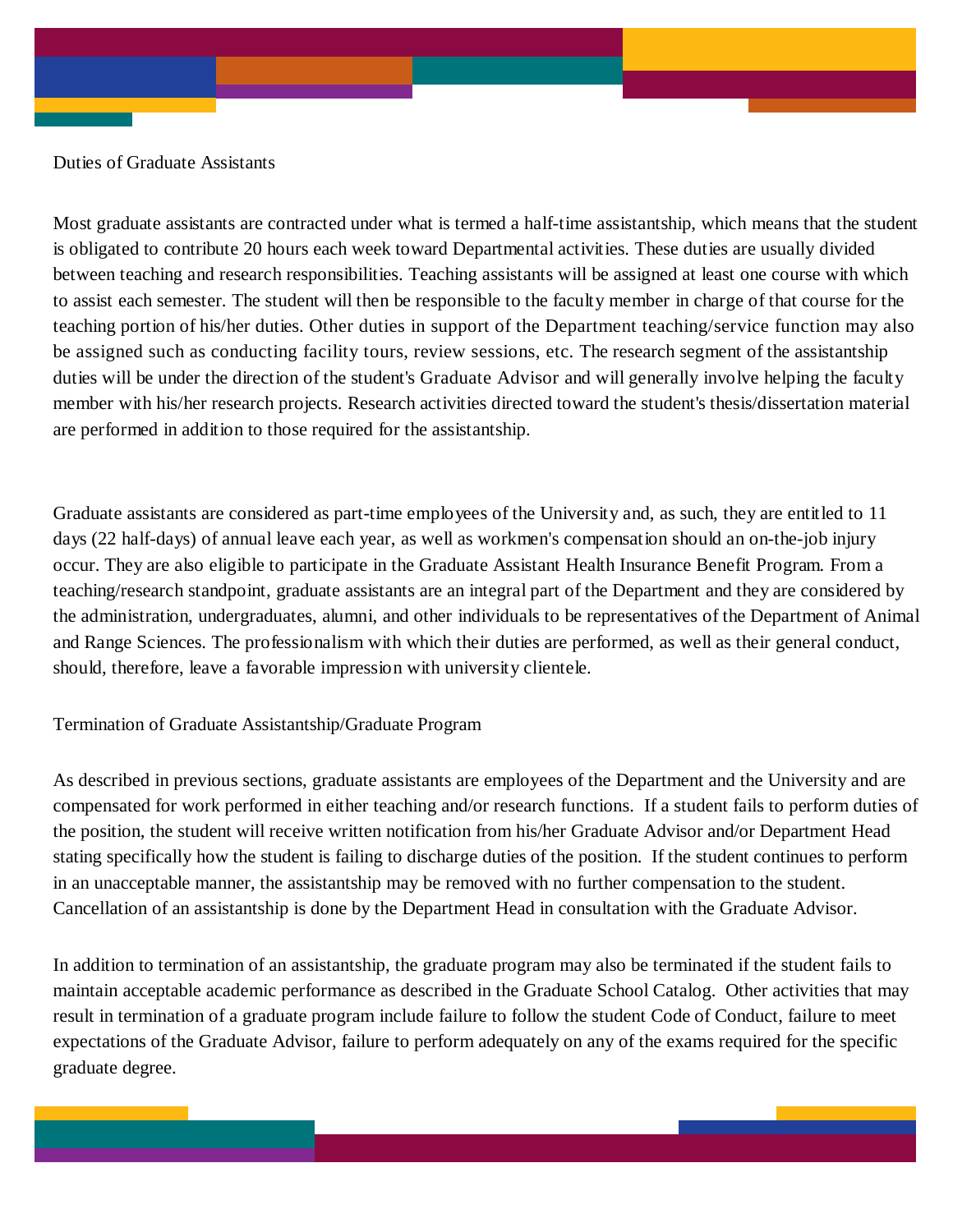## **Graduate Student's Advisory Committee**

Each graduate student will have an Advisory Committee regardless of the degree being sought. A description of the committee structure and function is included in requirements for each departmental degree which are shown at the end of this Handbook.

## **Desk/Office Space**

Graduate assistants provide integral support for the teaching/research activities of the Department; it is, therefore, important that they have a study area in which they can be located by faculty and undergraduate students. Graduate students will not be officed in laboratories containing hazardous/radioactive chemicals. In addition, students should recognize that security can be a problem in public university buildings and the University does not carry insurance on any personal items. The Department will attempt to provide a desk/carrel for all graduate students as long as space is available. In the event that space becomes limited, graduate assistants will be accommodated first. Students working toward masters degrees and doctoral students who are not graduate assistants will, in general, be housed in desk or carrel areas located in rooms 209A, 253, and 301 of Knox Hall. If adequate space is available, attempts will be made to provide doctoral graduate assistants with a semi-private office area. A listing of currently used areas for Ph.D. students is maintained in the Departmental office along with a list of doctoral assistants in order of seniority basis. When doctoral study areas become available, the Department Head will reassign them on a seniority basis. In the event that an excess of doctoral study space is available, the Department Head may assign such space to graduate assistants pursuing masters degrees on a seniority basis (based on date of graduate enrollment). Students will be issued keys to their office area. These keys must be returned before the student leaves NMSU. Failure to return keys may result in NMSU refusal to release grades or distribute graduation information. If a student loses NMSU keys, the incident should be reported immediately to the Department office.

## **Publications**

Prior to completion of an advanced degree, graduate students are expected to adapt their thesis or dissertation material for submission as a scientific journal article or Experiment Station bulletin or research report. If University funds (salary or research) are used in the completion of the research, resultant data and publications arising from the data are University property.

## **Continuation of Graduate Studies at NMSU**

Students completing a M.S. program in the Department of Animal and Range Sciences and who desire to continue in a Ph.D. program in this Department must submit a formal request to the Departmental Graduate Committee at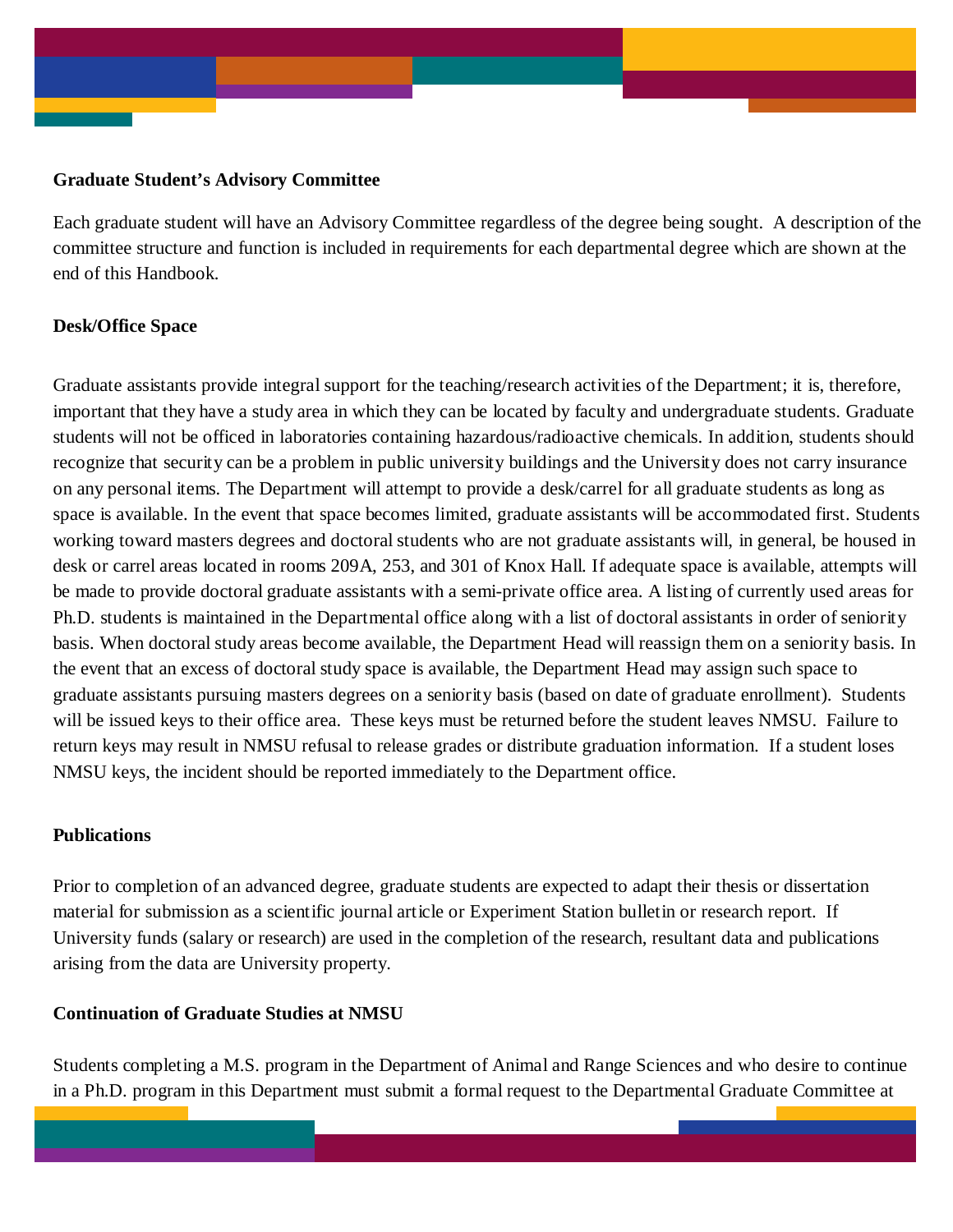least 6 weeks before the M.S. oral examination. The Departmental Committee will review the request, consult with the student's Graduate Advisor and Department Head, and recommend to the Graduate Dean as to whether the M.S. oral examination should be allowed to serve as a Ph.D. qualifying examination.

## **Other Guidelines**

Seminars

Graduate seminars are offered during both fall and spring semesters and students are required to enroll in AnSc/RgSc 515 at least twice (once for MAG-DAB) before completion of each advanced degree. All graduate students are expected to attend seminar (regardless of enrollment); research and class schedules should, therefore, be arranged accordingly.

## Secretarial Assistance

Graduate students often require secretarial assistance for various types of projects. Because Departmental secretaries have a heavy work load, their time is spent on Departmental business. The following typing tasks may be performed by Departmental secretaries provided that they are given adequate notice:

Departmental graduate seminar reports Journal articles, research reports, bulletins, proceedings papers, other publications Visual aids for papers to be presented at scientific meetings Placement materials for graduate students

All work to be performed by Departmental secretaries should be channeled through a faculty member.

Departmental Supplies and Photocopy Machine

Stenographic supplies related to teaching and research activities are provided by the Department. Students needing materials for such activities should issue a request to their Graduate Advisor or professor or the faculty member in charge of the course with which they are assisting. Supplies are not provided for the student's coursework activities. A photocopy machine is available for Departmental business. All transactions require an access code number which may be obtained from the Graduate Advisor. Personal use of the machine should be kept to a minimum and then only when it is not being used for official purposes. The Department will provide one copy of a graduate thesis or dissertation for each committee member before the oral examination. All other copying related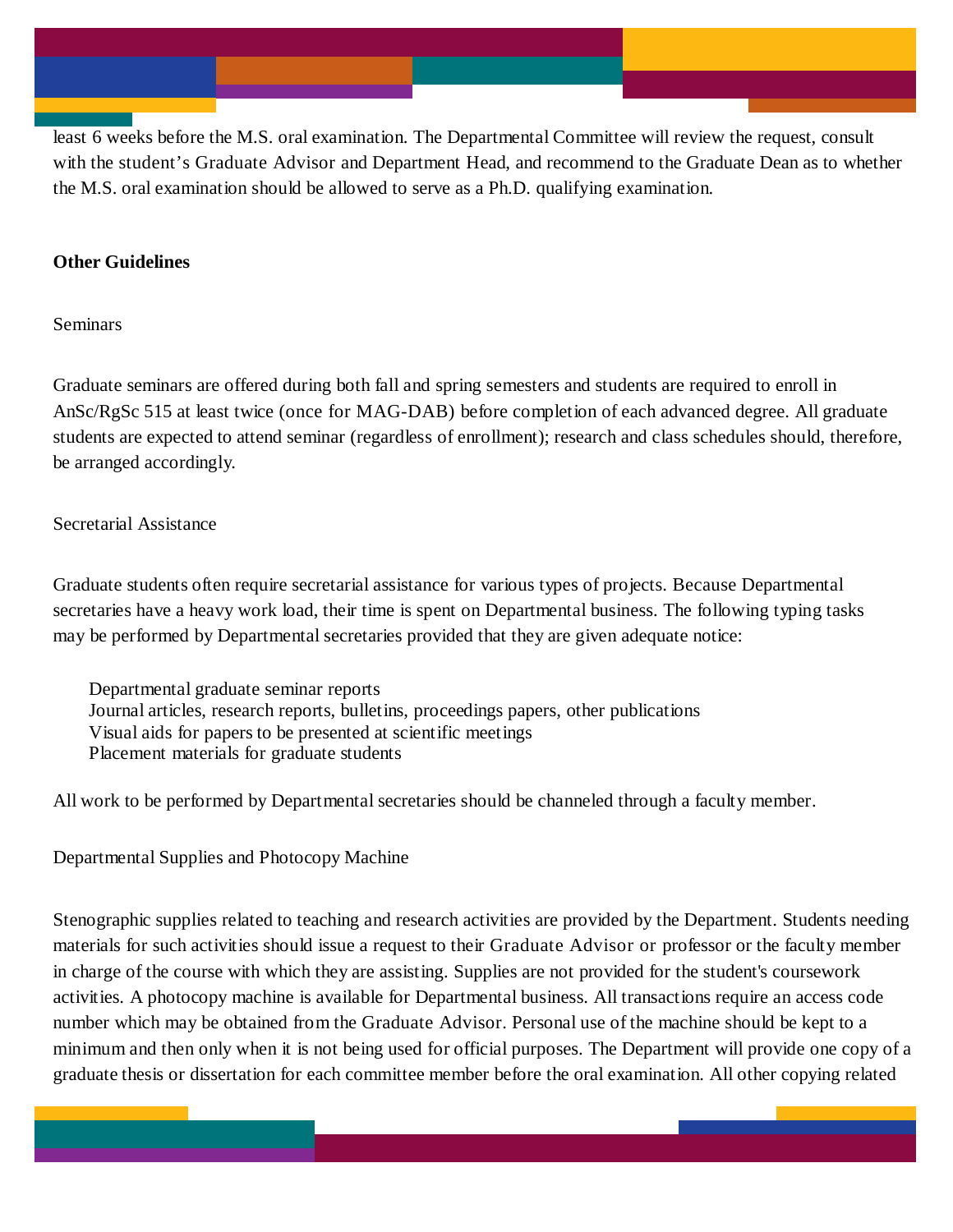to the thesis or dissertation (including required revisions) is at the student's expense.

University Vehicles

Vehicles are available for official use only. Individuals intending to use university vehicles must have a valid New Mexico operator's license and a State of New Mexico permit which is issued after completion of the NMSU Defensive Driving course. Graduate students are encouraged to enroll in the defensive driving course as soon as possible after their arrival. When using departmental vehicles, operators are expected to ensure that the vehicle is returned with a full tank of fuel and in clean condition. If a traffic citation is received while driving a university vehicle, the NMSU vehicle operator permit may be revoked.

Training Requirements

All employees are required to attend certain training classes offered through the Employee Health and Safety Office depending on the laboratory in which the individual works. These classes may include Hazard Communication, Laboratory Standard, Biosafety, Bloodborne Pathogens, and(or) Radiation Safety. In addition, all individuals working with animals must be certified by the Institutional Animal Care and Use Committee and complete the Occupational Health and Safety Program for Animal Workers.

# **REQUIREMENTS FOR THE GRADUATE DEGREES OFFERED BY THE DEPARTMENT OF ANIMAL AND RANGE SCIENCES ARE SHOWN IN SUBSEQUENT SECTIONS**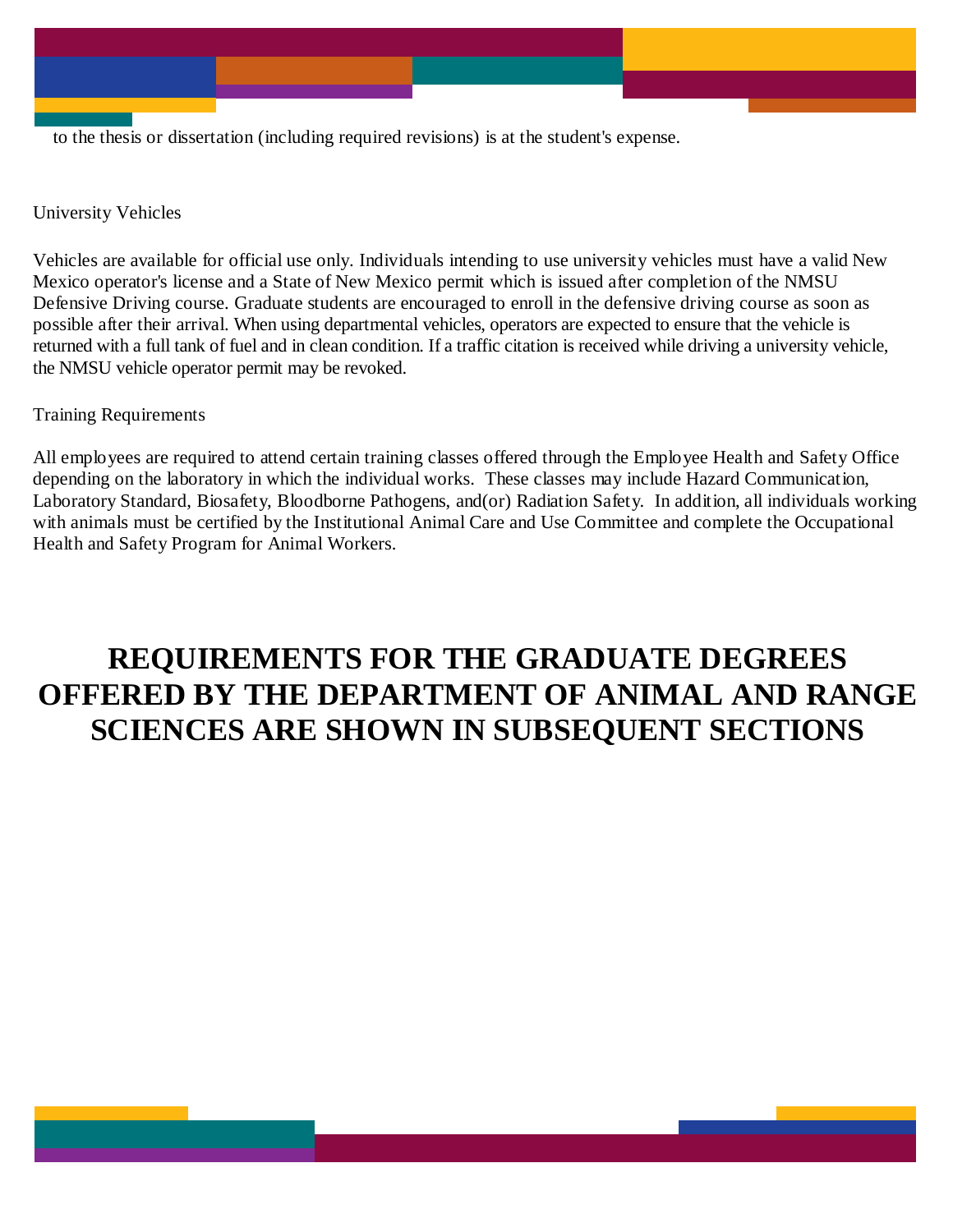# New Mexico State University

Department of Animal and Range Sciences

## **Requirements for a Master of Agriculture (Concentration in Domestic Animal Biology) in Animal Science**

The Department of Animal and Range Sciences at New Mexico State University offers a non-thesis coursework Master of Agriculture degree with a Concentration in Domestic Animal Biology (MAG-DAB) which provides students with graduate training in animal nutrition and physiology. The degree is earned after satisfactory completion of 32 credit hours of upper division and graduate-level courses. The curriculum is completed in two or three academic semesters and includes a creative component which can be met in several ways.

Students having an undergraduate degree in an area of agriculture or a related field may consider the MAG-DAB as an alternative to a Master of Science which traditionally involves preparation of a thesis. Students who may benefit from this program include those in need of additional advanced science-based coursework in preparation for applying to a professional program in veterinary medicine. Other individuals may be interested in careers in the cooperative extension service, education, or the feed and pharmaceutical industries where an advanced degree may be of benefit to advancement. The curriculum outlined below will assist students in preparing for a number of career opportunities.

## **ADMISSION TO THE PROGRAM**

The MAG-DAB program is administered through the Department of Animal and Range Sciences and is coordinated by the Animal Science Graduate Committee. Admission to the program requires acceptance by the NMSU Graduate School as well as the Department of Animal and Range Sciences. Basic requirements include an undergraduate degree in an agricultural or a related major from an accredited college or university and an undergraduate GPA of 3.0. Depending on undergraduate training, some individuals may need to complete deficiency classes. In addition, the graduate school may require international students to complete one or more English language courses. Applications to the Department should include three letters of reference, a resume, and a statement of interest in advanced graduate training. **Students participating in the MAG Program are not eligible for a graduate assistantship.**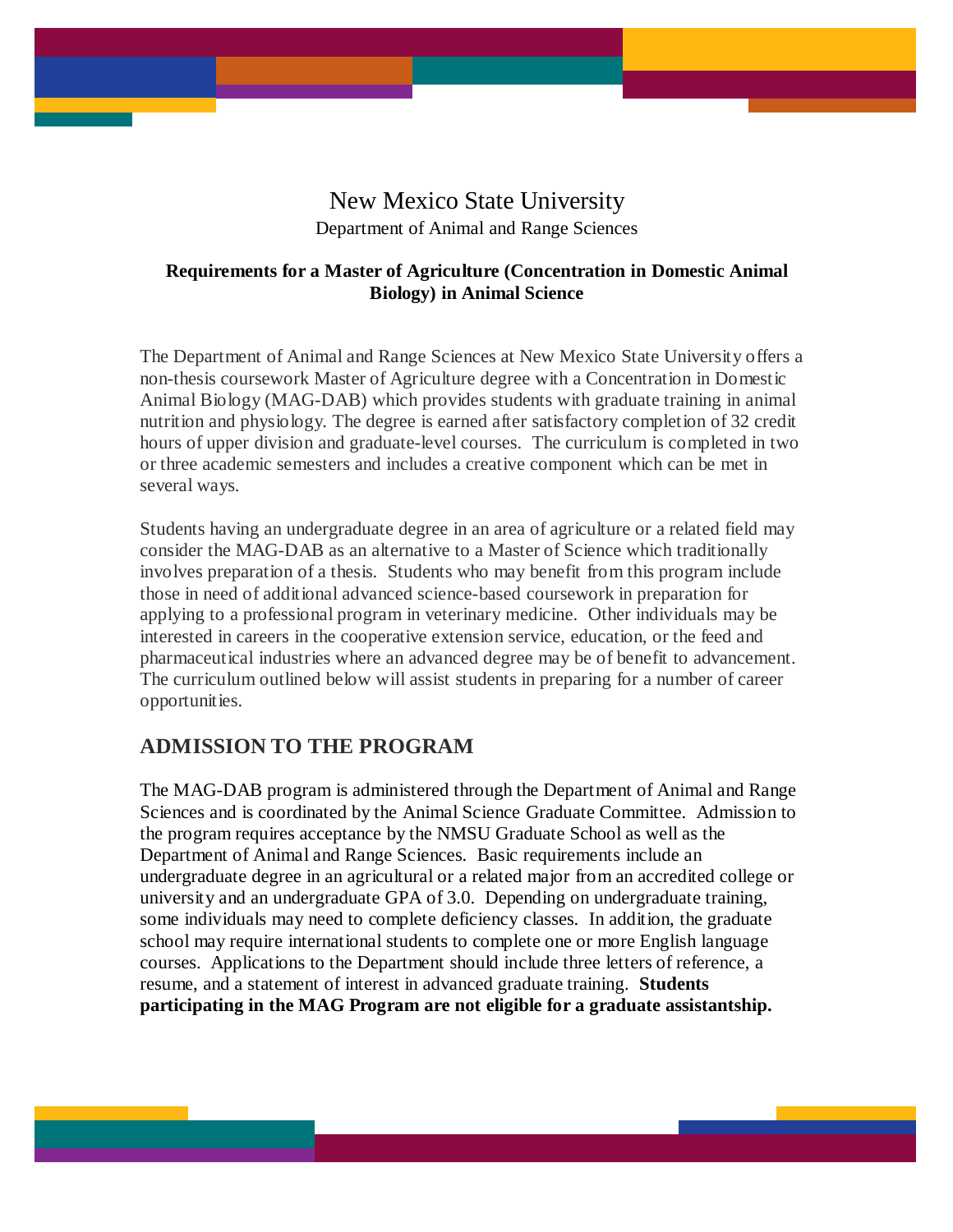Once admitted to the program, each student will work with an advisor to develop a course work plan of study. The advisor and the student will also select an advisory committee consisting of two departmental faculty members and a third member from outside the department who will normally serve as the Dean's representative to the committee.

Inquiries about the MAG-DAB Program should be directed to the Chair of the Animal Science Graduate Committee.

## **Specific Admission Requirements**

- A. GPA of 3.0 or greater.
- B. Three letters of recommendation.

C. Completion of the form, "Application for Graduate Admission in Animal Science" including a brief letter (personal statement) outlining the student's background, career goals, and research interest.

D. Resume

E. Favorable evaluation for admission will be by consensus of the Animal Science Graduate Committee.

F. A requirement for admission as a MAG graduate student in the department is completion of a curriculum substantially equivalent to that required of undergraduate animal science students. Therefore, deficiency courses may be required after admission to the program, as determined initially by the Animal Science Graduate Committee.

## **COURSE REQUIREMENTS**

### **CORE COURSES**

#### **Students in the MAG-DAB Program will complete the following classes:**

AnSc 480 - Environmental Physiology of Domestic Animals - 3 credits

AnSc 501 - Advanced Animal Nutrition - 3 credits

AnSc 509 - Endocrinology of Domestic Animals - 3 credits

AnSc 512 - Experimental Methods in Animal Science - 4 credits

AnSc 522 – Animal Nutrition or AnSc 484 - Ruminant Nutrition - 3 credits

AnSc 515 - Graduate Seminar - 1 credit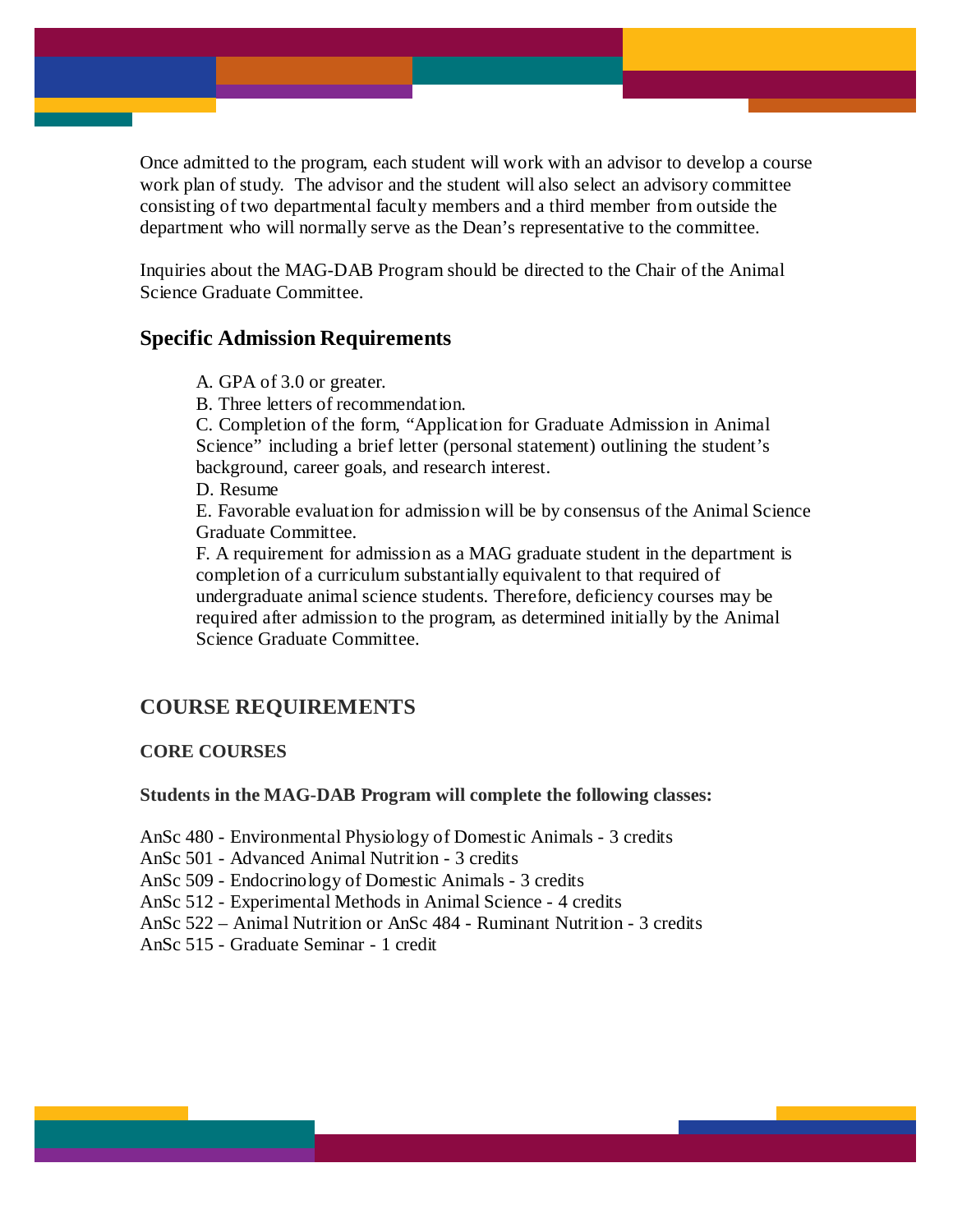## **ELECTIVE COURSES**

**In consultation with their graduate advisor, students choose at least 12 credits from the following list of courses (other classes may be considered on an individual basis)**:

AnSc 462 - Parasitology - 3 credits AnSc 504 - Animal Physiology Techniques - 4 credits AnSc 507 - Lab Techniques in Nutrition - 4 credits AnSc 520 - Feedlot Nutrition - 3 credits AnSc 521 - Cow/Calf Nutrition - 3 credits AnSc 560 - Rumen Microbiology - 3 credits AnSc 602 - Advanced Reproductive Physiology - 3 credits AnSc 603 - Cardiovascular and Neural Physiology - 3 credits AnSc 604, 605, 606 – Advanced Reproductive Endocrinology – 3 credits AnSc 621 - Metabolic Functions and Dysfunctions 3 credits

## **CREATIVE COMPONENT**

The creative component of the program involves completing at least two credits of AnSc 598 (Special Research Programs). This requirement can be met in one of two ways. In consultation with the advisor, the student can select a topic of importance in domestic animal biology and prepare a comprehensive literature review covering that topic. An alternative way to meet this requirement is for the student, in consultation with the advisor, to conduct a research project and prepare a written manuscript for evaluation by the advisory committee. In either case, the student will present results of the project in the graduate seminar (AnSc 515) and then be examined by the advisory committee. In certain cases, the student may request approval from the Advisory Committee to complete two additional graduate courses (at least six credits) in lieu of one of the reports described above. If this approach is approved, the oral examination at the end of the program will cover all the courses completed during the MAG-DAB Program. Students pursuing this option must also prepare and present a topical seminar in AnSc 515 at some time during the program.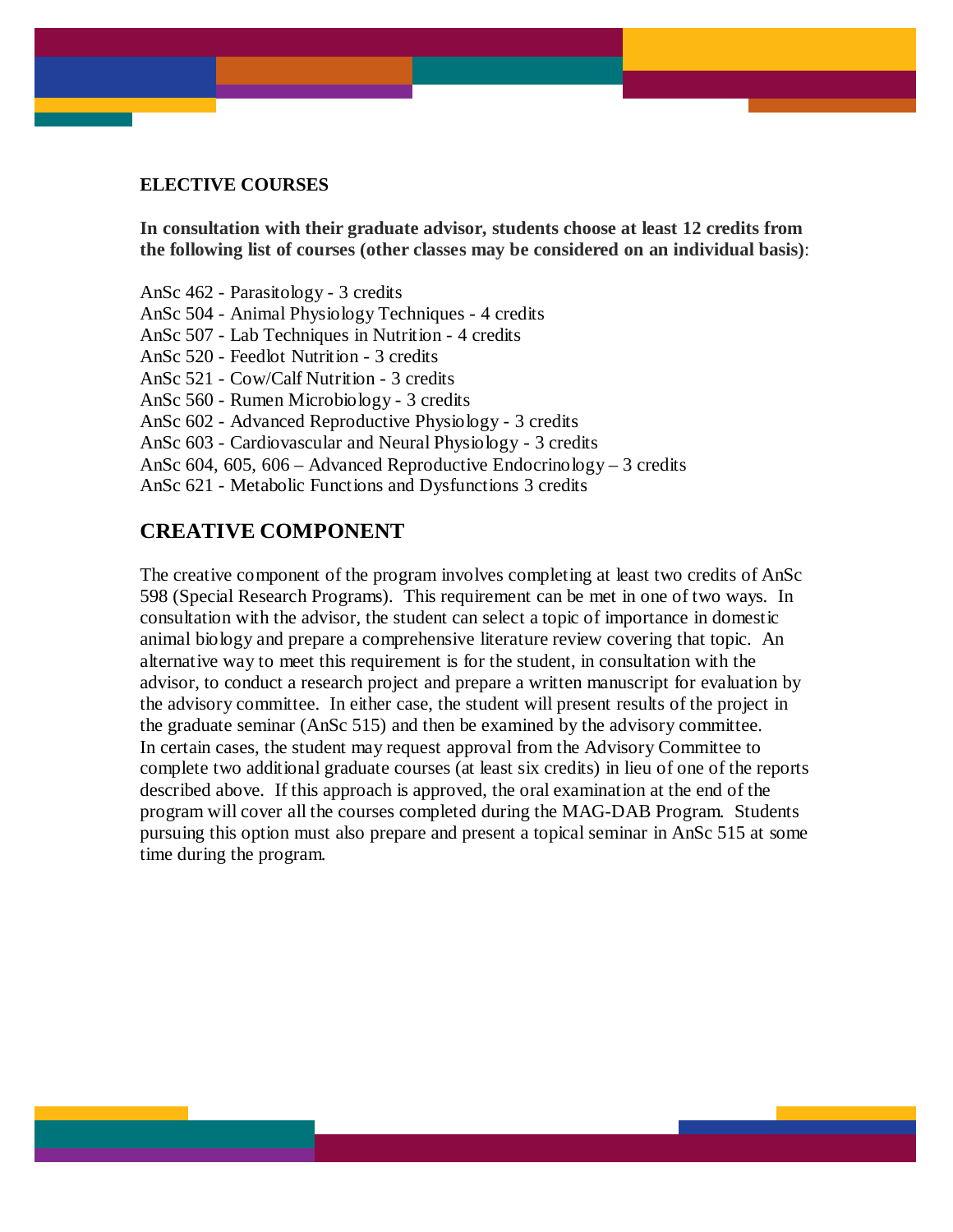## **The Master of Agriculture Advisory Committee**

The MAG Advisory Committee is appointed by the student's advisor with approval of the Department Head and consists of four members including three from the animal science area and one representative from the Graduate School.

## **The Master of Agriculture Final Examination**

The MAG Final Oral Examination is primarily concerned with the creative component completed by the student but it may also extend over the entire discipline. Candidates for a MAG Degree are expected to demonstrate a thorough understanding of their creative component including how it was conducted, the results that were found, and what the results mean. They should also demonstrate knowledge of the general discipline of Animal Science.

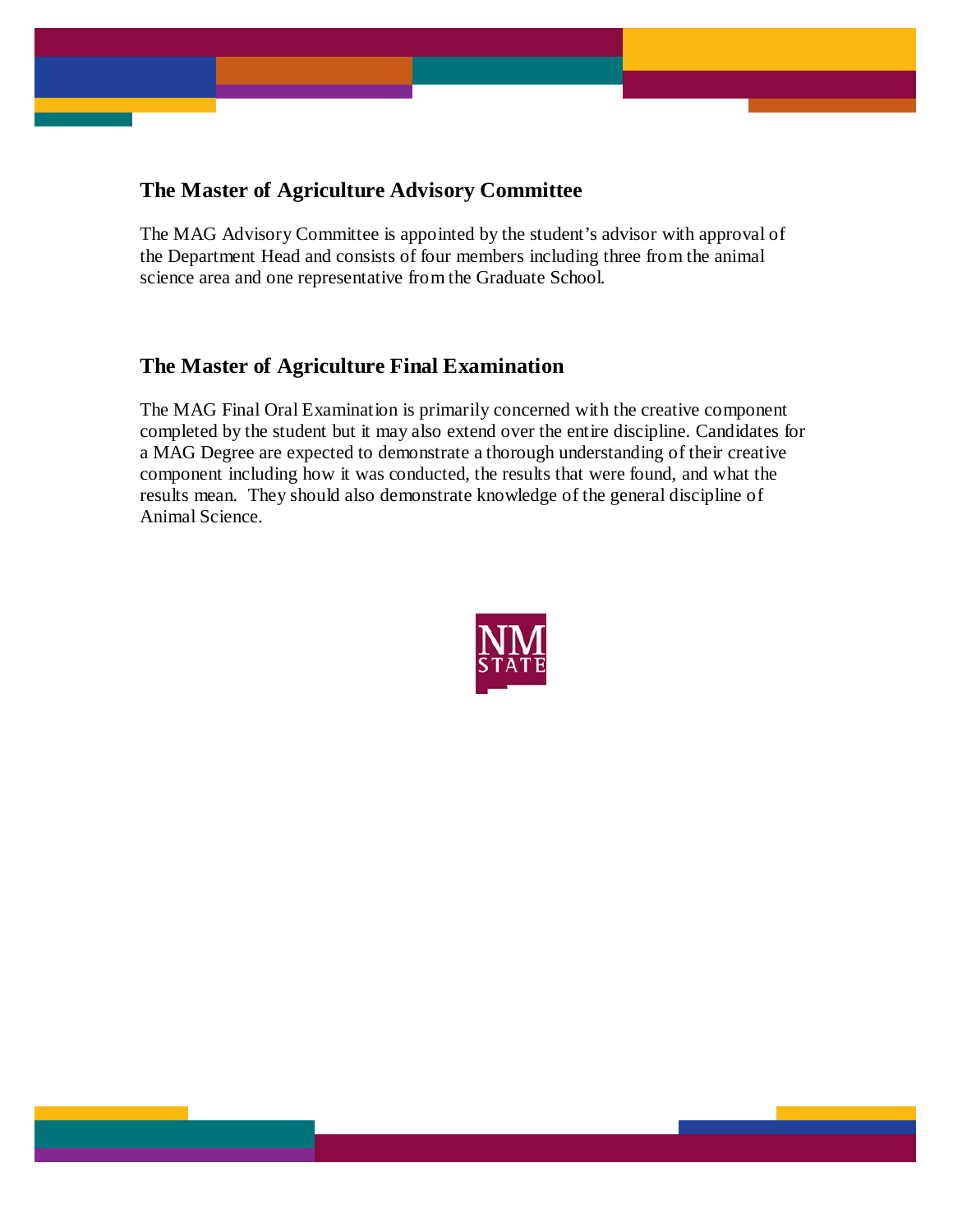## New Mexico State University

Department of Animal and Range Sciences

## **Requirements for a Master of Science Degree in Animal Science**

## **Admission**

A. GPA of 3.0 or greater.

B. Three letters of recommendation.

C. Completion of the form, "Application for Graduate Admission in Animal Science" including a brief letter (personal statement) outlining the student's background, career goals, and research interest.

D. Resume

E. Favorable evaluation for admission will be by consensus of the Animal Science Graduate Committee and will be contingent on availability of an advisor and research funding.

F. A requirement for admission as a masters graduate student in the department is completion of a curriculum substantially equivalent to that required of undergraduate animal science students. Therefore, deficiency courses may be required after admission to the program, as determined initially by the Animal Science Graduate Committee.

## **General Requirements**

A. Graduate students must maintain at least a 3.0 grade point average.

- B. A minimum of 30 credit hours of graduate work is required of which:
	- 1. At least 15 credits must be in courses numbered 500 or above
	- 2. At least 15 credits must be in Animal Science courses
	- 3. At least 15 credits (exclusive of AnSc 599) must be taken with other than a single professor
- C. Designated hours to be completed:
	- 1. At least four formal Animal Science courses numbered 500 or above
	- 2. At least six credits in AnSc 599 (Master's Thesis)
	- 3. At least two credits in AnSc 515 (Graduate Seminar)
	- 4. At least four credits in Experimental Statistics

## D. **Graduate Assistants**

- 1. All graduate assistants must enroll as full-time students taking at least 9 graded graduate credits (courses numbered 450 and above). No audits can be taken as part of the 9 minimum credits. Only 3 of the 9 credits may be taken as an S/U option.
- 2. A graduate assistant may not enroll for more than 15 credits each semester.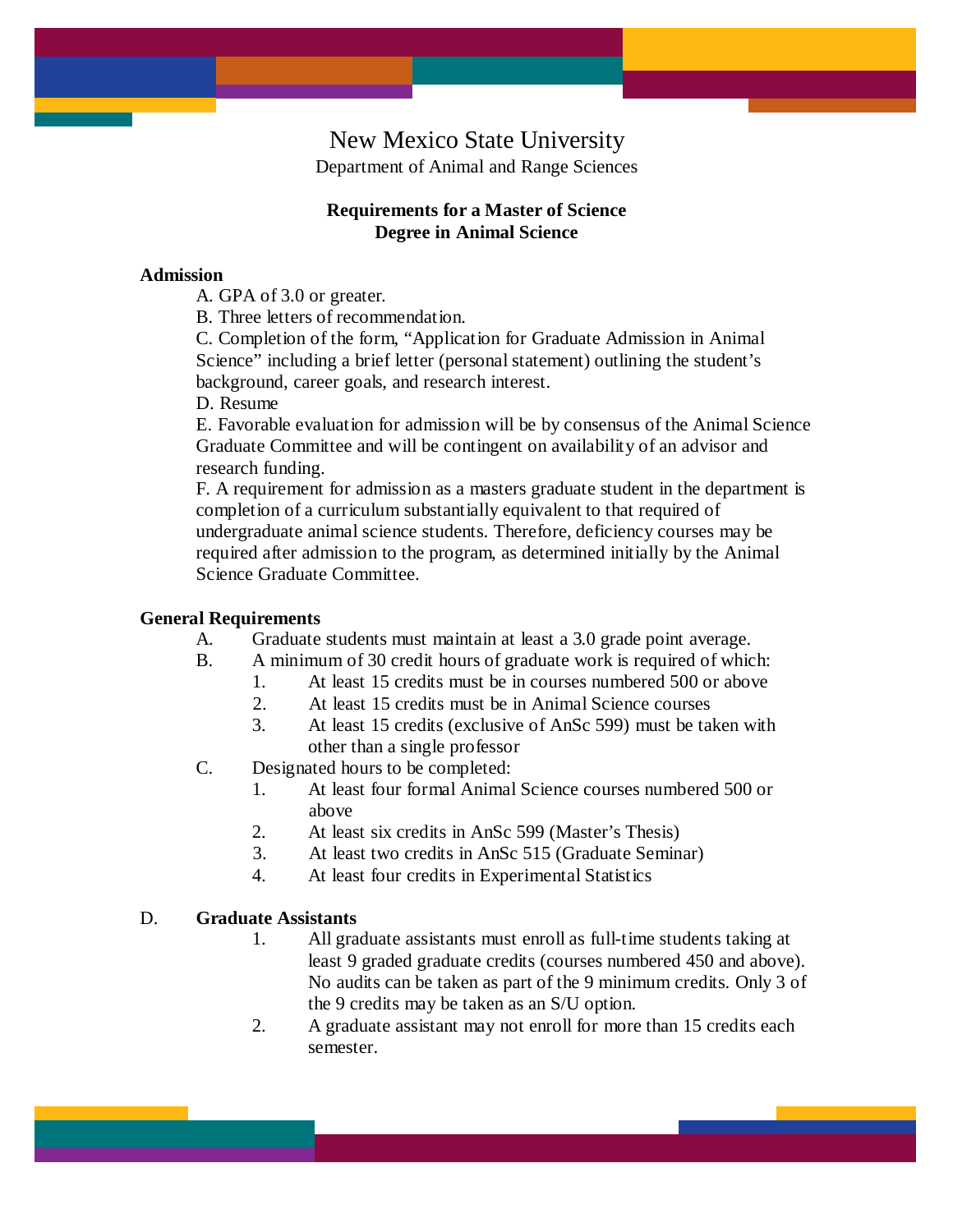- 3. If a student needs to take deficiency courses as part of the 9 credits, then a memo from the advisor or department head should be submitted to the Graduate School. If approved, the student can register for 3 undergraduate credits and a minimum of 6 graded graduate credits during their first semester at New Mexico State University.
- 4. Enrollment during summer sessions is not required.

## E. **Additional Requirements**

- 1. A maximum of six credits in S/U courses may be taken during a Master's program
- 2. A maximum of six credits (four in a single semester) in AnSc 598 (Special Research Programs) may be taken during a Master's program.
- 3. If a minor is declared, a minimum of eight credits in this discipline must be completed and approved by that department.
- 4. In certain instances, deficiency courses may be required.
- 5. Attendance at graduate seminars is urged.
- 6. Graduate students are encouraged to adapt their thesis data for submission as a scientific journal article, an Experiment Station Bulletin, or research report.

## F. **The Masters Committee**

The Masters Committee is appointed by the student's advisor with approval of the Department Head and consists of four members including three from the animal science area and one representative from the Graduate School.

## G. **The Masters Final Examination**

The Masters Final Oral Examination is primarily concerned with the thesis research conducted by the student but it may also extend over the entire discipline. Candidates for a Masters Degree are expected to demonstrate a thorough understanding of their research topic including how it was conducted, the results that were found, and what the results mean. They should also demonstrate knowledge of the general discipline of Animal Science.

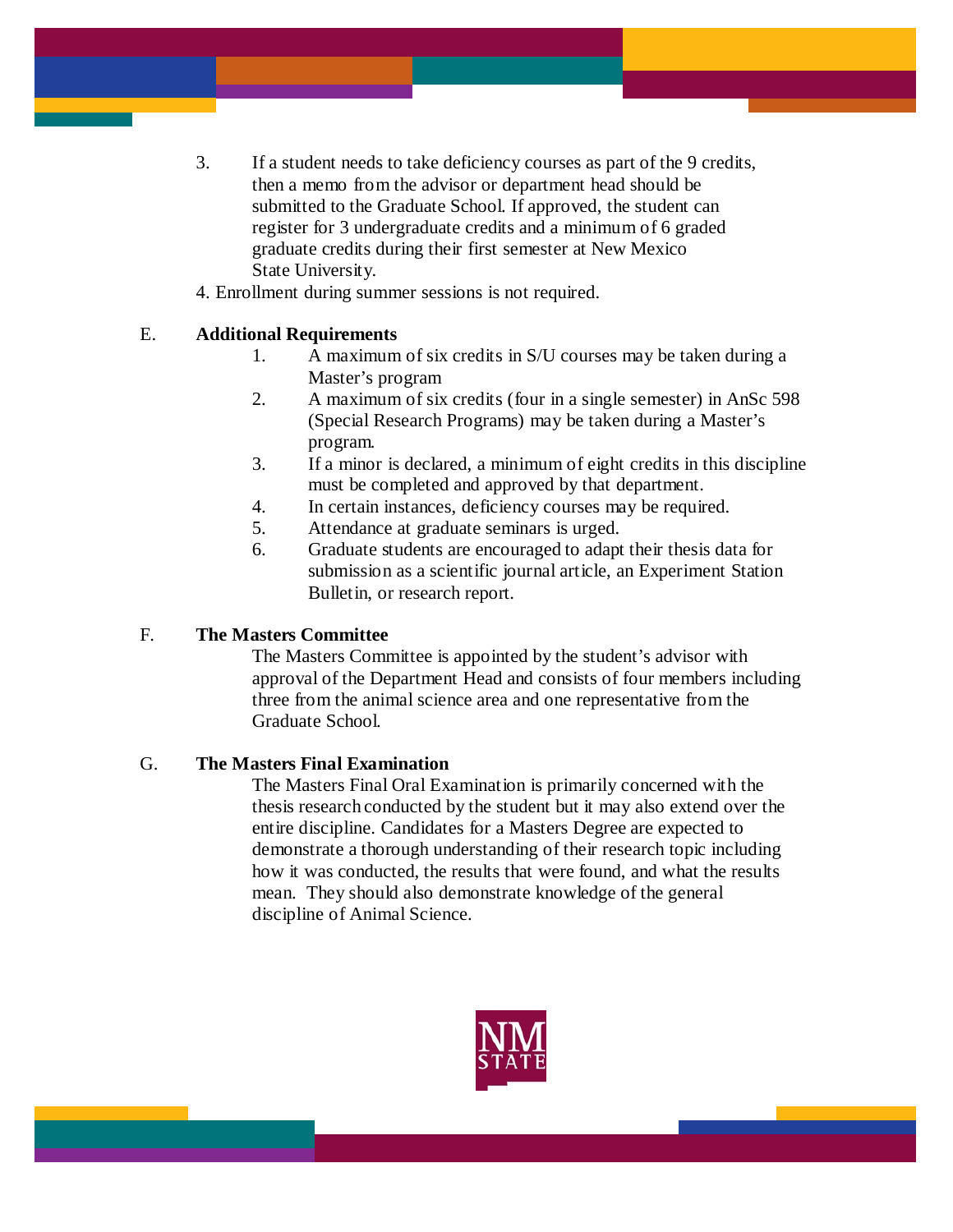## New Mexico State University Department of Animal and Range Sciences

#### **Requirements for Ph.D. Degree in Animal Science**

### **I. Admission**

A. GPA of 3.0 or greater.

B. Three letters of recommendation.

C. Completion of the form, "Application for Graduate Admission in Animal Science" including a brief letter (personal statement) outlining the student's background, career goals, and research interest.

D. Resume

E. Favorable evaluation for admission will be by consensus of the Animal Science Graduate Committee and will be contingent on availability of an advisor and research funding.

F. A requirement for admission as a doctoral graduate student in the department is completion of a curriculum substantially equivalent to that required of undergraduate animal science students. Therefore, deficiency courses may be required after admission to the program, as determined initially by the Animal Science Graduate Committee.

G. Non- thesis MS degrees are not acceptable although some of the courses may be transferred if deemed appropriate by the student's Doctoral Committee.

#### **II. General Requirements**

A. Graduate students must maintain at least a 3.0 grade point average.

B. A minimum of 60 credit hours of graduate work above a MS degree in Animal Science is required of which:

1. At least 30 credits must be in courses numbered 600 or above.

2. At least 18 credits must be in AnSc 700 (Doctoral Dissertation).

C. All graduate assistants must enroll as full-time students taking at least 9 graded graduate credits (courses numbered 450 and above). No audits can be taken as part of the 9 minimum credits. Only 3 of the 9 credits may be taken as an S/U option.

1. A graduate assistant may not enroll for more than 15 credits each semester.

2. If a student needs to take deficiency courses as part of the 9 credits, then a memo from the advisor or department head should be submitted to the Graduate School. If approved, the student can register for 3 undergraduate credits and a minimum of 6 graded graduate credits during their first semester at New Mexico State University.

3. Enrollment during summer sessions is not required. D. Students admitted to the Doctoral program (passed qualifying exam) must continue to enroll in three credits of graduate work each semester (exclusive

of summer sessions) until the dissertation is approved by the Graduate School.

E. In certain instances, deficiency courses may be required.

F. Two semesters of AnSc 515 (Graduate Seminar) are required and students are urged to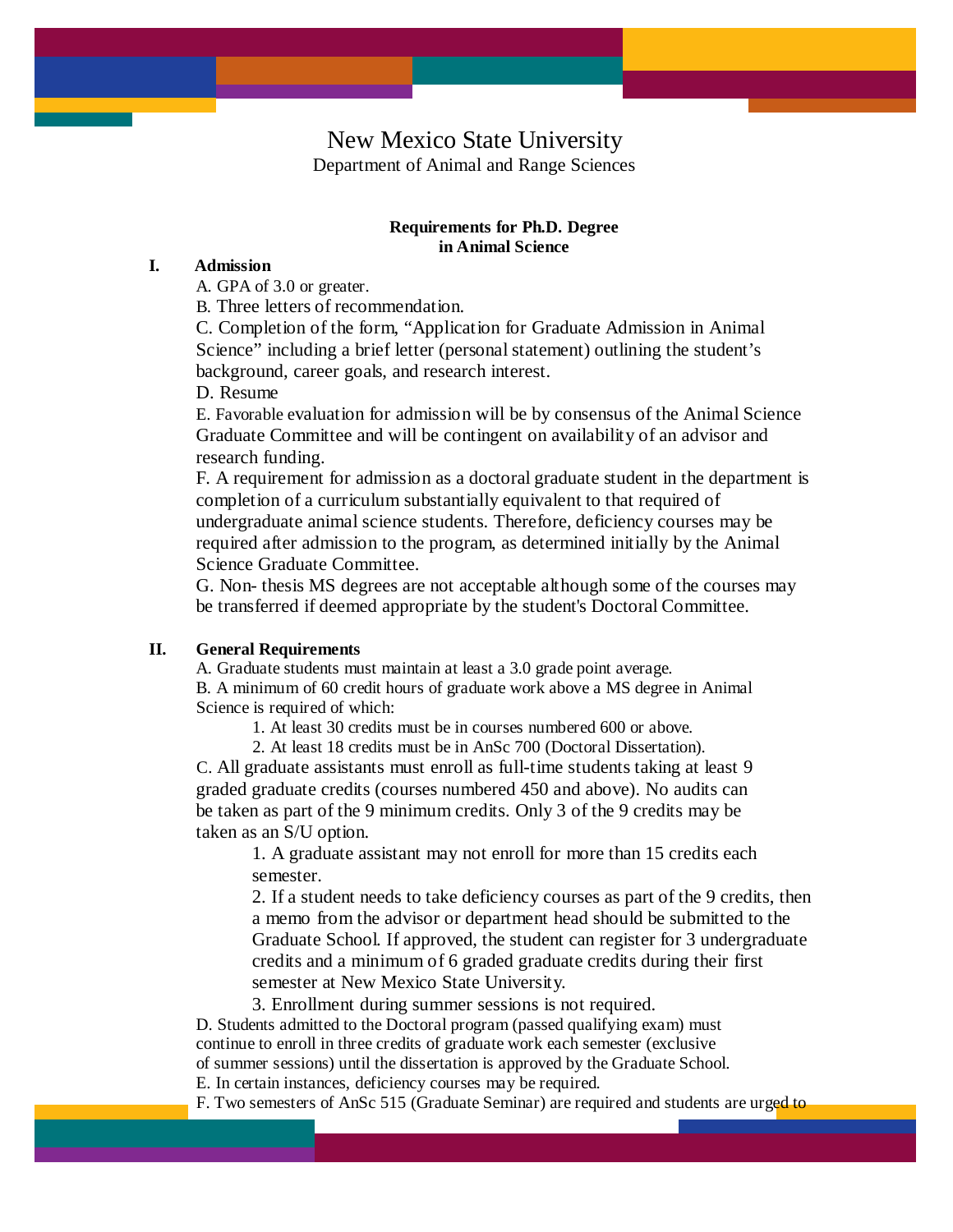attend seminar every semester that they are in residence.

G. No more than 6 credits of AnSc 698 may apply toward graduation.

H. The "Program of Study and Committee for Doctoral Students" form listing the graduate committee and courses to be taken, should be filed with the Graduate School after completion of 12 credits and after the qualifying exam, and before registering for additional courses.

#### **II. Qualifying Examination**

**A.** The Animal and Range Sciences Department may allow the M.S. Final examination to serve as a Ph.D. qualifying exam for students receiving an M.S. in Animal Science at NMSU. See "Guidelines for Graduate Studies" for further details.

B. Doctoral students must take a qualifying exam before completion of one semester of graduate work. The exam is scheduled by the student's advisor and administered by a provisional committee of at least 3 regular Animal Science faculty members in the student's area of concentration (reproductive physiology or ruminant nutrition). Its purpose is to evaluate the student's strengths and weaknesses, determine deficiency courses, and discuss a possible program of study (coursework).

C. After successful completion of this exam, a Doctoral Committee is appointed.

#### **III. Doctoral Committee**

A. The student's Doctoral Committee is selected by the student and the student's advisor, with approval of the Department Head and the Graduate Dean. The committee will consist of five or more members, as follows:

1. The committee chair (advisor) and at least two other members must be from the regular Animal Science faculty in the student's concentration area (reproductive physiology or ruminant nutrition).

2. One member must be from the Related Area.

3. One member from the Research Tool Area.

4. The member from the Related or Research Tool Area may serve as the Representative of the Graduate Dean.

B. Duties of the Doctoral Committee

1. Prepare and file a preliminary program of study with the Graduate Dean

2. Provide counsel for the student during the program

3. Attend the comprehensive oral examination and the final dissertation defense.

**NOTE:** Changes in committee membership must be approved by the Graduate Dean.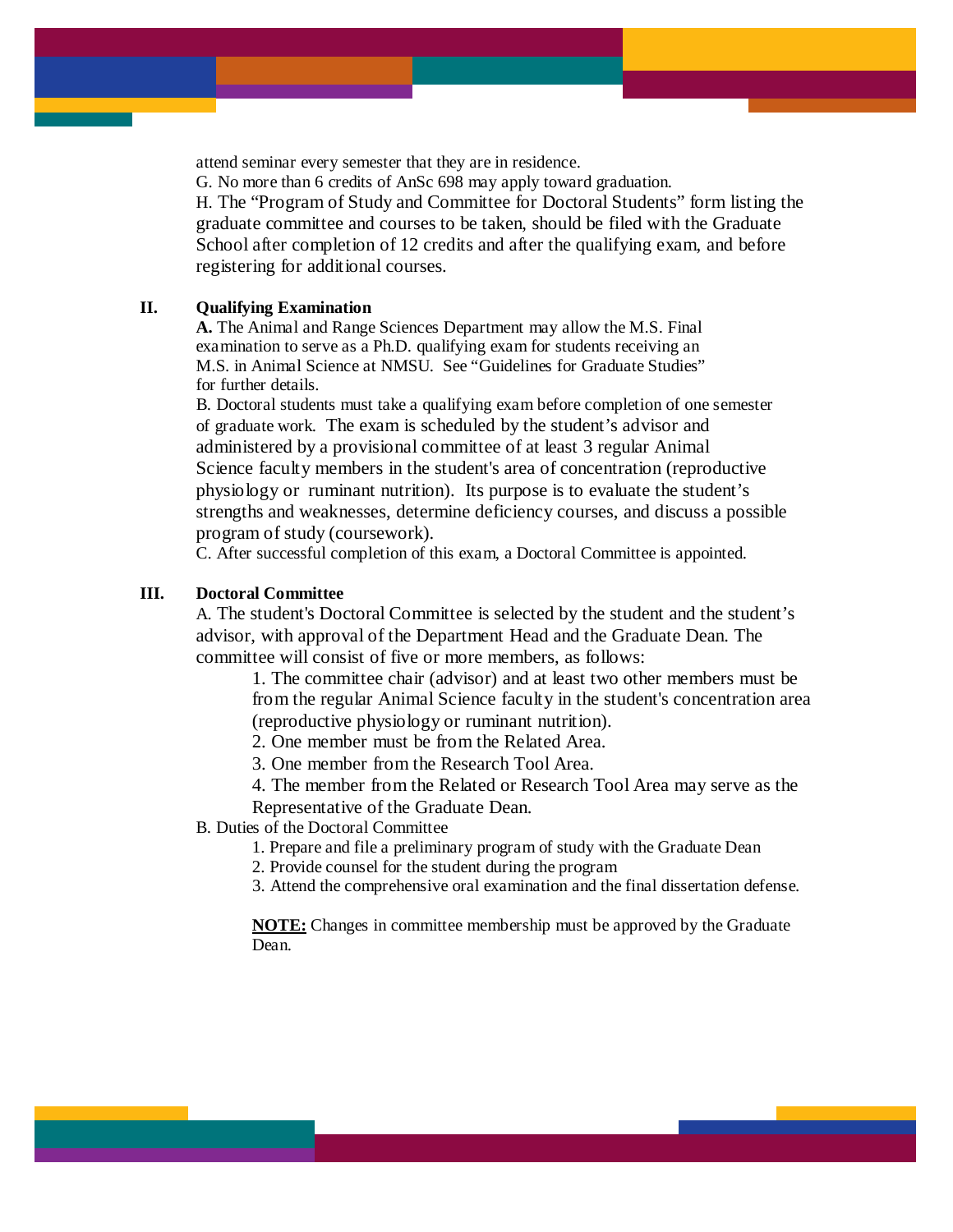## **IV. Related Area**

A. Doctoral students are required to complete advanced coursework (at least nine hours) in a field of study closely allied with Animal Science.

B. Courses to be completed will be determined by the Doctoral Committee.

C. Possible areas of study include:

- 1. Range Science
- 2. Experimental Statistics
- 3. Biology
- 4. Biochemistry

## **V. Research Tool**

A. Doctoral students are also expected to demonstrate proficiency in an area of study that will promote their ability to conduct research.

B. A minimum of three courses approved by the Doctoral Committee will usually meet this requirement.

C. Courses completed in the Related Area may not be used toward the

Research Tool. D. Possible study areas include:

- 1. Experimental Statistics
- 2. Foreign Language
- 3. History of Science
- 4. Philosophy of Science

## **VI. Comprehensive Examination**

A. The comprehensive examines the student's knowledge in the major field of study as well as the Related and Research Tool areas.

B. The exam begins with a written examination prepared by the faculty in the student's concentration area (reproductive physiology or ruminant nutrition). This examination must be passed satisfactorily before the student continues with the remainder of the process.

C. Secondly, the student is administered a separate written examination by each member of the Doctoral Committee. This segment must be passed satisfactorily before the student proceeds.

D. The final phase of the Doctoral Comprehensive Examination is the Oral Exam.

E. Students that satisfactorily complete all segments of the Comprehensive Examination are admitted to candidacy for the doctorate.

## **VI. Final Oral Examination**

A. The final oral exam is primarily concerned with the dissertation research conducted by the student but it may also extend over the entire discipline. B. Doctoral candidates are expected to exhibit the skills required to conduct independent research in the animal science discipline.

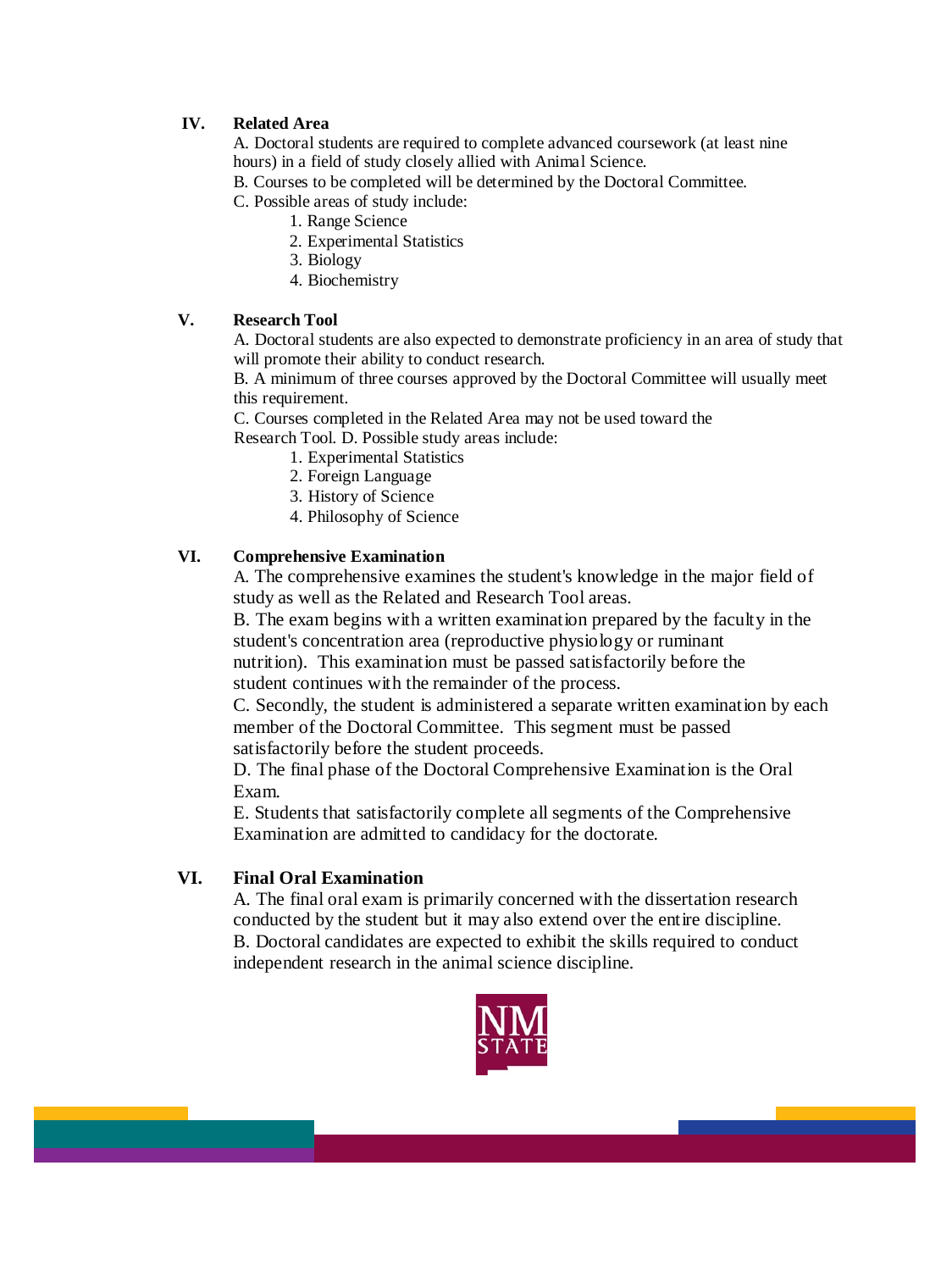## New Mexico State University Department of Animal & Range Sciences

## **Requirements for a Master of Science Degree in Range Science**

Other important stipulations may be in the Graduate Catalog. Final approval of a student's program resides with the Graduate School.

## **Admission**

- GPA of 3.0 or higher.
- Three letters of recommendation.
- Completion of the form, "Application to the Graduate Program in Range Sciences," including a brief letter outlining the student's background, career goals, and research interest.
- GRE exam is not required.
- Evaluation for admission will be by consensus of the Range Science Graduate Admissions Committee.
- Prerequisite for admission as a regular graduate student in the department is the completion of a curriculum substantially equivalent to that required of undergraduate students. Therefore, deficiency courses may be required after admission to the program, as determined by the admissions committee and the student's graduate committee and advisor.

## **General Requirements**

- Graduate students need a minimum of a 3.0 grade point average. Students on assistantship must maintain this minimum throughout their program.
- Students with graduate assistantships must enroll in at least 9 graduate credits (450 or above, none audited, & only 3 S/U) per semester, but not more than 15 per semester.

## **Graduate Program with the Thesis (Research) Option**

- Coursework
	- o A minimum of 30 credits of graduate work is required to graduate.
	- o At least 15 credits must be in courses numbered 500 or above.
	- o At least 15 credits must be from the Range Science program.
	- o Not more than 6 nor fewer than 4 thesis credits (RgSc 599) may be counted toward the requirements for a master's degree.
	- o Two semesters of RgSc 515 (Seminar) are required. One may be taken from another department with permission of student's graduate committee.
	- o At least one advanced statistics course or equivalent is required, as determined by the student's graduate committee.
- Thesis
	- o The thesis research project must be approved by the student's graduate committee.<br>  $\circ$  Every effort should be made to publish the thesis as a scientific journal article or Ex
	- Every effort should be made to publish the thesis as a scientific journal article or Experiment Station publication.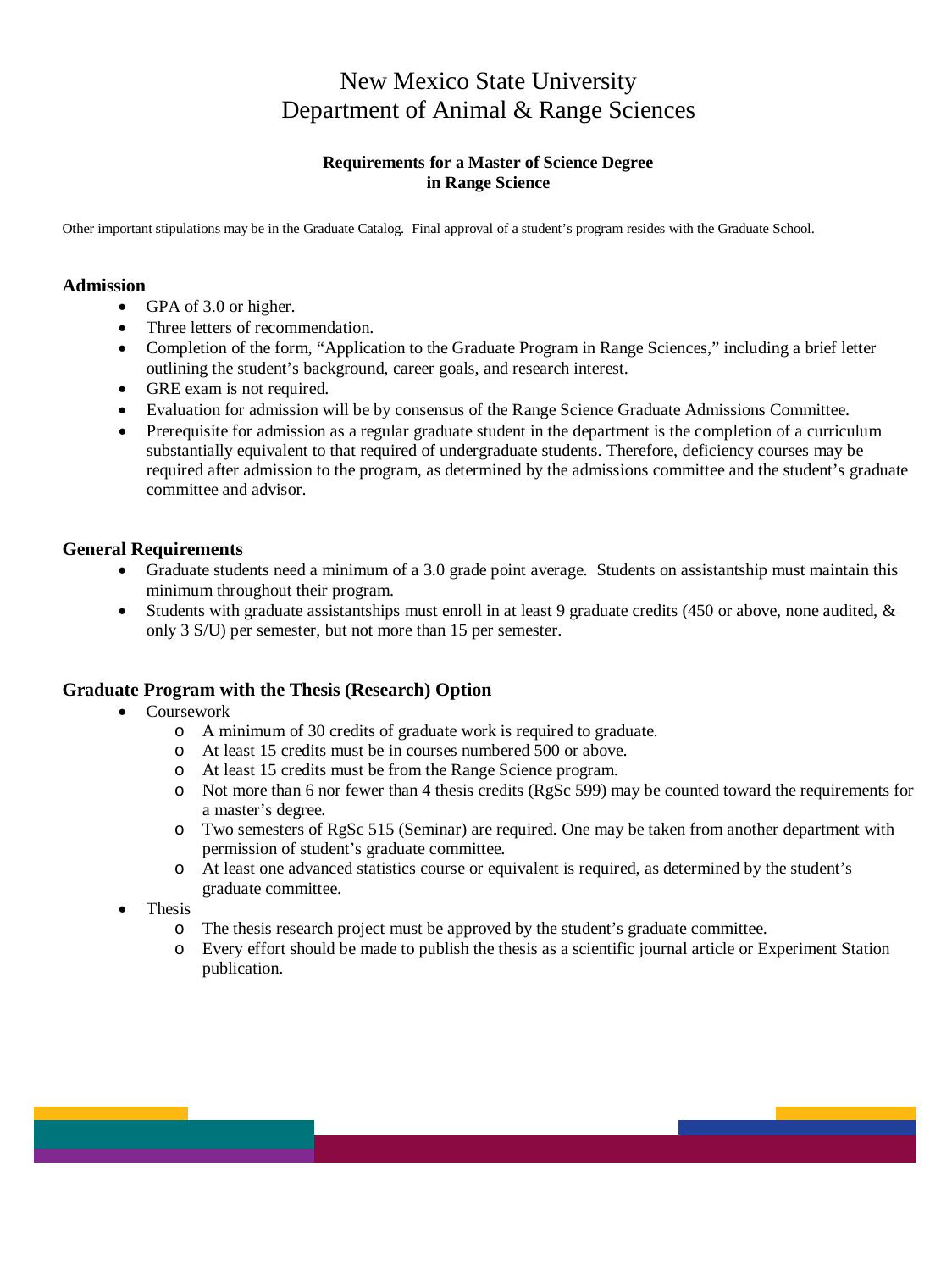## **Graduate Program with the Non-Thesis Option**

## • Coursework

- o A minimum of 32 credits of graduate work is required to graduate.
- o At least 15 credits must be in courses numbered 500 or above.
- o At least 15 credits must be from the Range Science program.
- o RgSc 599 (Thesis) may not be taken.
- o Two credits of RgSc 598 (subtitled Non-Thesis Report) are required for the written report.
- Two semesters of RgSc 515 (Seminar) are required. One may be taken from another department with permission of student's graduate committee.
- Written Report
	- o The report will be on a topic approved by the student's graduate committee.<br>  $\circ$  Research for the report may involve field work and data gathering, but shoul
	- Research for the report may involve field work and data gathering, but should also be strongly libraryand literature-based.
	- o The report should be of graduate quality and content, and should follow graduate school thesis format or the format of an acceptable scholarly journal. Final approval and acceptance of the report will be by the student's graduate committee.
	- o Every effort should be made to publish the report in an appropriate outlet (journal article, Experiment Station bulletin or report, Extension bulletin, etc.)
	- o Copies of the report will be bound and placed in the university and departmental libraries.

## **Graduate Committee**

- The graduate committee is selected by the student and the student's advisor, with approval of the Department Head and the Graduate Dean. The committee will consist of four or more members, as follows:
	- o The committee chair (advisor) and at least one other member must be from the Range Science regular faculty.
	- o At least one member must be from another department, and may serve as the dean's representative.

## **Outline of Required Events to Complete the M.S. Degree**

- Enroll for first semester.
- Meet with graduate committee no later than second semester to outline planned coursework and to discuss planned research for thesis or non-thesis topic.
- File the "Application for Admission to Candidacy" (program of study) no later than after the completion of 12 credits of graduate work.
- Complete course work.
- Complete research and prepare thesis or written report.
- File form for taking final oral exam with Graduate School at least 10 working days before exam.
- At least seven working days before the final exam, deliver a copy of the thesis or written report to each committee member.
- Take final oral examination in defense of thesis or written report and course work.
- For the thesis option:
	- o Deliver a final copy of the thesis to the graduate editor at least  $\frac{10}{10}$  working days before graduation.<br>Take 3 approved copies signed by the adviser to the Graduate Dean for his/her signature.
	- Take 3 approved copies signed by the adviser to the Graduate Dean for his/her signature.
- o Take these 3 copies with abstracts of not more than 350 words and a receipt for all fees to the librarian. • For the non-thesis option:
- - o Deliver 3 final copies of the approved written report to the graduate committee chair (advisor) prior to graduation.
	- o Pay applicable binding fee to the department.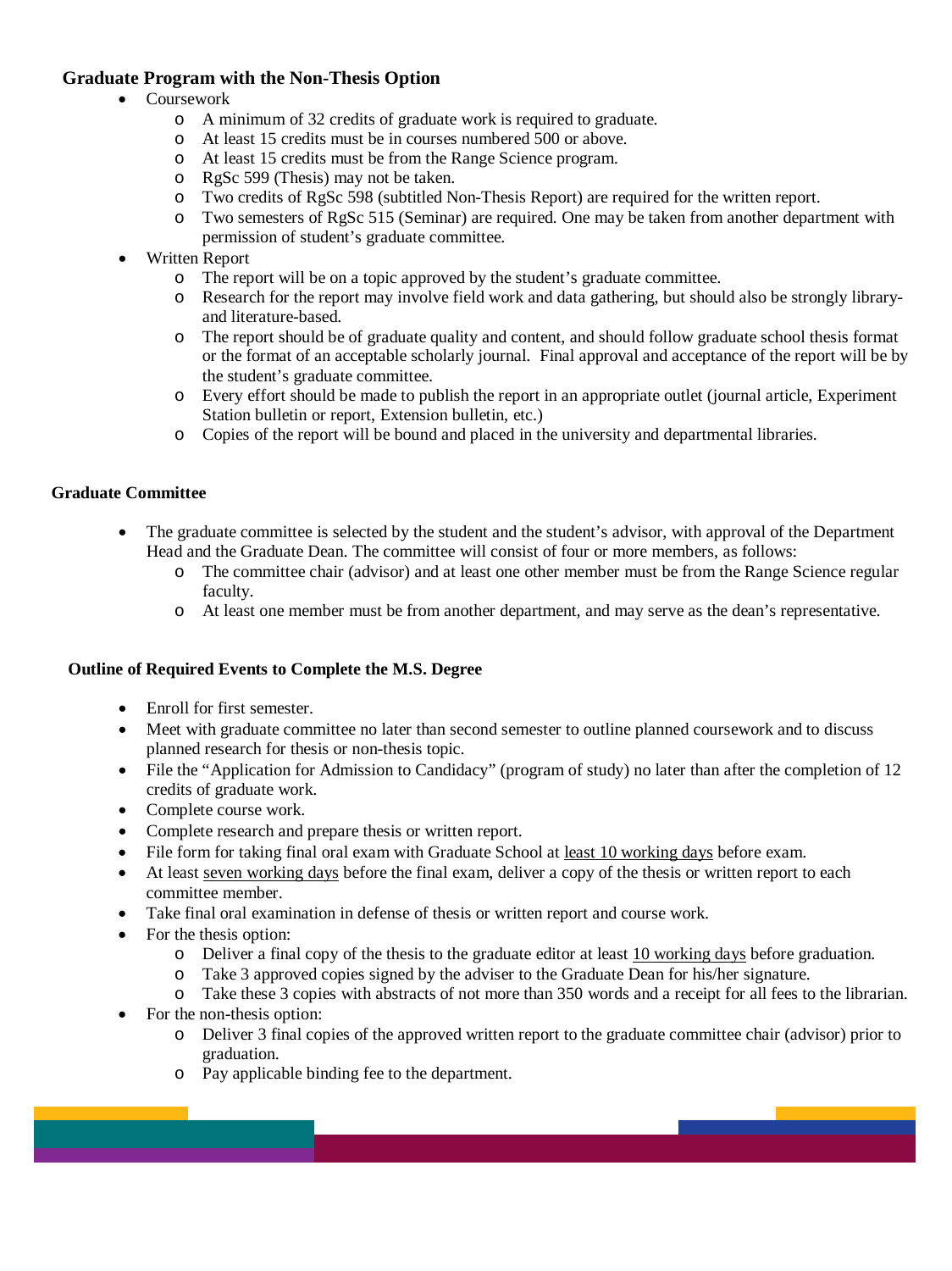# **New Mexico State University Department of Animal & Range Sciences**

## **Requirements for a Ph.D. Degree in Range Science**

Other important stipulations may be in the Graduate Catalog and online at <http://gradschool.nmsu.edu/>. Final approval of a student's program resides with the Graduate School.

## **Admission**

- GPA of 3.0 or higher.
- Three letters of recommendation.
- Completion of the form, "Application to the Graduate Program in Range Sciences," including a brief letter outlining the student's background, career goals, and research interest.
- GRE exam is required.
- Evaluation for admission will be by consensus of the Range Science Graduate Admissions Committee.
- Prerequisite for admission as a regular graduate student in the department is the completion of a curriculum substantially equivalent to that required of undergraduate students. Therefore, deficiency courses may be required after admission to the program, as determined by the admissions committee and the student's graduate committee and advisor.

## **General Requirements**

- Students on assistantship must maintain a 3.0 GPA throughout their program.
- Students with graduate assistantships must enroll in at least 9 graduate credits (450 or above, none audited,  $\&$ only 3 S/U) per semester, but not more than 15 per semester.
- Students must demonstrate proficiency in a foreign language or research tool, such as experimental statistics, computer science, or mathematics, as approved by the student's graduate committee.

## **Graduate Ph.D. Program**

- Qualifying Exam
	- o The exam is scheduled by the student's advisor, and administered by a provisional committee of at least 3 total regular range science faculty.
	- o It should take place during the first semester of graduate work.
	- o Its purpose is to evaluate the student's strengths and weaknesses, determine deficiency courses, and discuss a possible program of study (coursework).
- Coursework
	- o A minimum of 30 credits of graduate work plus 18 credits of dissertation (RgSc 700) are required to graduate.
	- o At least 15 credits must be in courses numbered 500 or above.
	- o At least 15 credits must be from the Range Science program.
	- o Two semesters of RgSc 515 (Seminar) are required. One may be taken from another department with permission of student's graduate committee.
	- o No more than six credits of RgSc 698 may apply toward graduation.
	- o The "Program of Study and Committee for Doctoral Students" form, listing the graduate committee and courses to be taken, should be filed with the Graduate School after completion of 12 credits and after the qualifying exam, and before registering for additional courses.